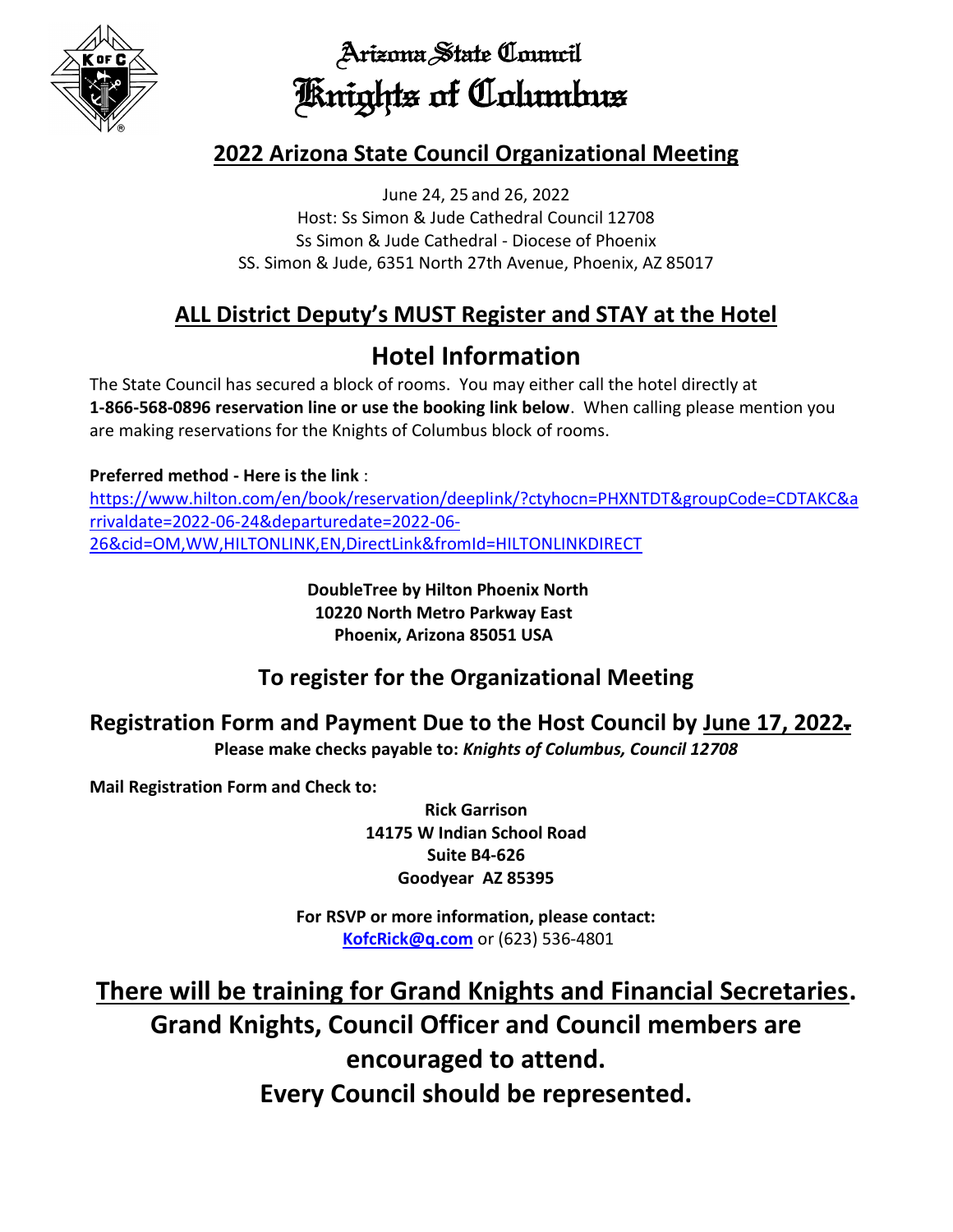

# Arizona State Council Knights of Columbus

June 24, 25 and 26, 2022 Host: Ss Simon & Jude Cathedral Council 12708 Ss Simon & Jude Cathedral - Diocese of Phoenix SS. Simon & Jude, 6351 North 27th Avenue, Phoenix, AZ 85017

### **2022 Arizona State Council Organizational Meeting**

#### **Registration Form**

|                                                                                    |  |                          | Council: ________________ |  |
|------------------------------------------------------------------------------------|--|--------------------------|---------------------------|--|
|                                                                                    |  |                          |                           |  |
| Will lady attend Ladies Luncheon and Activity: YES Now Now Now Now Now Now Now No. |  |                          |                           |  |
| If attending Ladies Name: ______________________                                   |  | Phone: _________________ | Email: ________________   |  |

| <b>ITEM</b>                             | <b>COST</b> | <b>QUANTITY</b> | <b>TOTAL</b> |  |
|-----------------------------------------|-------------|-----------------|--------------|--|
| Friday Dinner: Antipasto, Lasagna, Meat | \$25.00     |                 | \$           |  |
| Ravioli, Cheese Rivoli, Sausage, Meat   |             |                 |              |  |
| Balls, Garlic Bread, Cake - Catered by  |             |                 |              |  |
| Tony's Italian Delicatessen             |             |                 |              |  |
| <b>Meeting Registration</b>             | \$10.00     |                 | \$           |  |
|                                         |             |                 |              |  |
| <b>Saturday Continental Breakfast</b>   | \$5.00      |                 |              |  |
| Saturday Men's Lunch - Sub sandwiches,  | \$10.00     |                 |              |  |
| potato salad, chips, cookies, drinks    |             |                 |              |  |
| Saturday Dinner Banquet: Tender Tips of | \$35.00     |                 | \$           |  |
| Beef, Lemon Herb Chicken, Rice Pilaf,   |             |                 |              |  |
| Tossed Garden Salad, Variety Desserts.  |             |                 |              |  |
| <b>Catered by Sharkos's</b>             |             |                 |              |  |
| <b>Total Due to the Host Council</b>    |             |                 |              |  |

**Make Check Payable to:** *Knights of Columbus Council 12708*